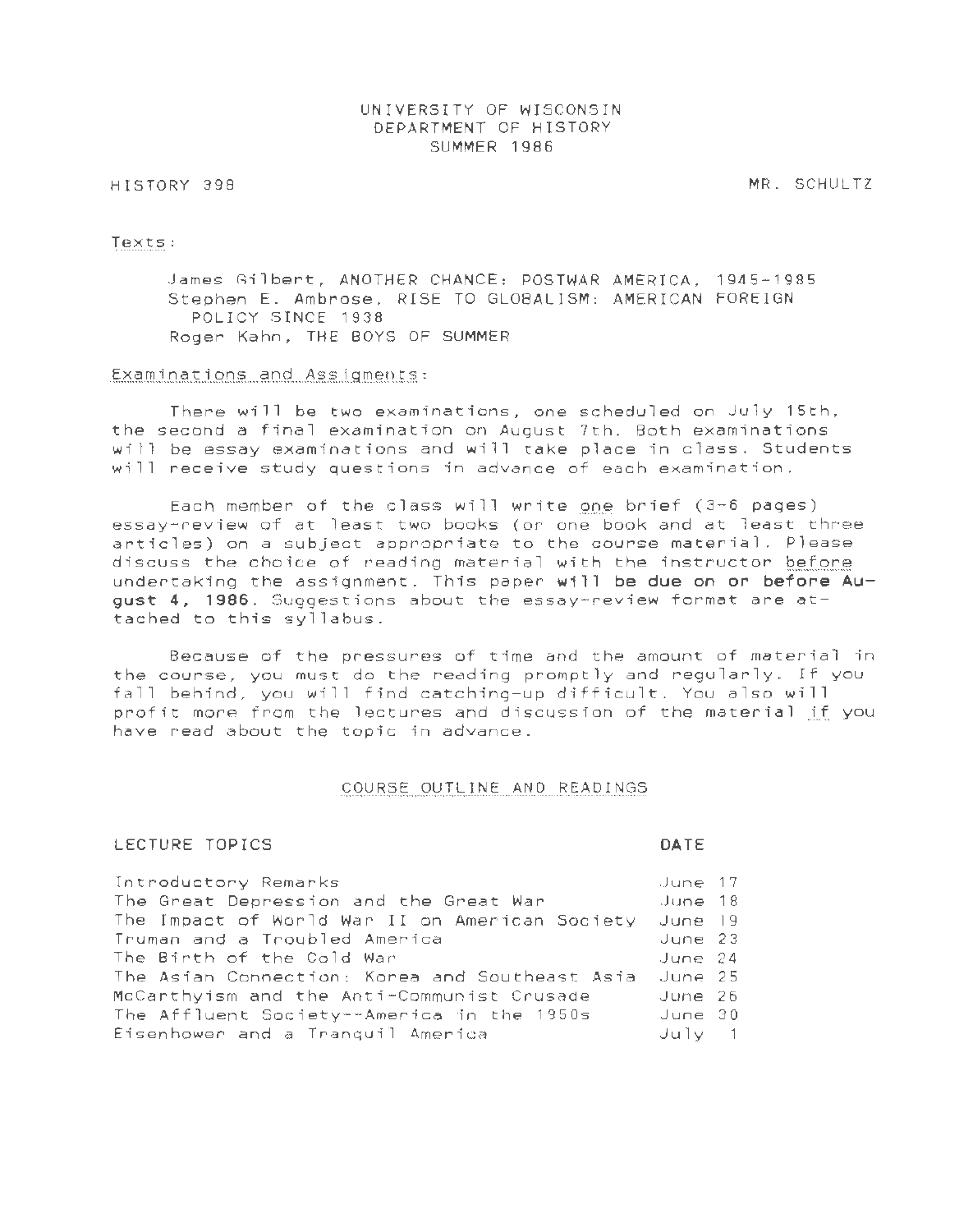| Federal Policies in an Urban Nation           | July 2  |  |
|-----------------------------------------------|---------|--|
| Life, Leisure, and Loving in Suburban America | July 3  |  |
| Blacks in White America                       | July 7  |  |
| Civil Rights in an Uncivil Society            | 3 VIUL  |  |
| Foreign Policy and Brinksmanship              | July 9  |  |
| The Other Dulles: Rise of the CIA             | Juiv 10 |  |

Study Day for Mid-Term  $J$ u 1 $y$  14 \* \* \* MID-TERM EXAMINATION \* \* \* July 15

Readings: (Please read in the order given here)

Another Chance, pp. 7-53, 76-101, 160-90, 127-59, 54-75 Rise to Globalism, chs. 4-9 The Boys of Summer

| Kennedy and a Torpid America                 | $Juj1y$ 16     |  |
|----------------------------------------------|----------------|--|
| A New Frontier for the World                 | $Jujy$ 17      |  |
| A Great Society?                             | $Ju \, \nu$ 21 |  |
| The Asian Connection: Vietnam                | $Jujy$ 22      |  |
| Birth Pangs of a Counterculture              | $Ju$ ] $v$ 23  |  |
| The Feminist Critique                        | $Ju1v$ 24      |  |
| Nixon and a Terrified America                | $Ju1v$ 28      |  |
| The Fall of a Presidency                     | $Ju$ ] $v$ 29  |  |
| America Adrift: The Ford-Carter Years        | July 30        |  |
| Adrift in America: Society and Culture       | July 31        |  |
| "Return With Us Now to Those Thrilling Days" |                |  |
| of Yesteryear": The Reagan Administration    | Aug. 4         |  |
| The Directions of Destiny                    | Aug. 5         |  |

Study Day for Final Exam Aug. 6 \* \* \* FINAL EXAMINATION \* \* \* Aug. 7

Readings:

Another Chance, pp. 191-257, 292-324, 268-291 Rise to Globalism, chs. 10-16